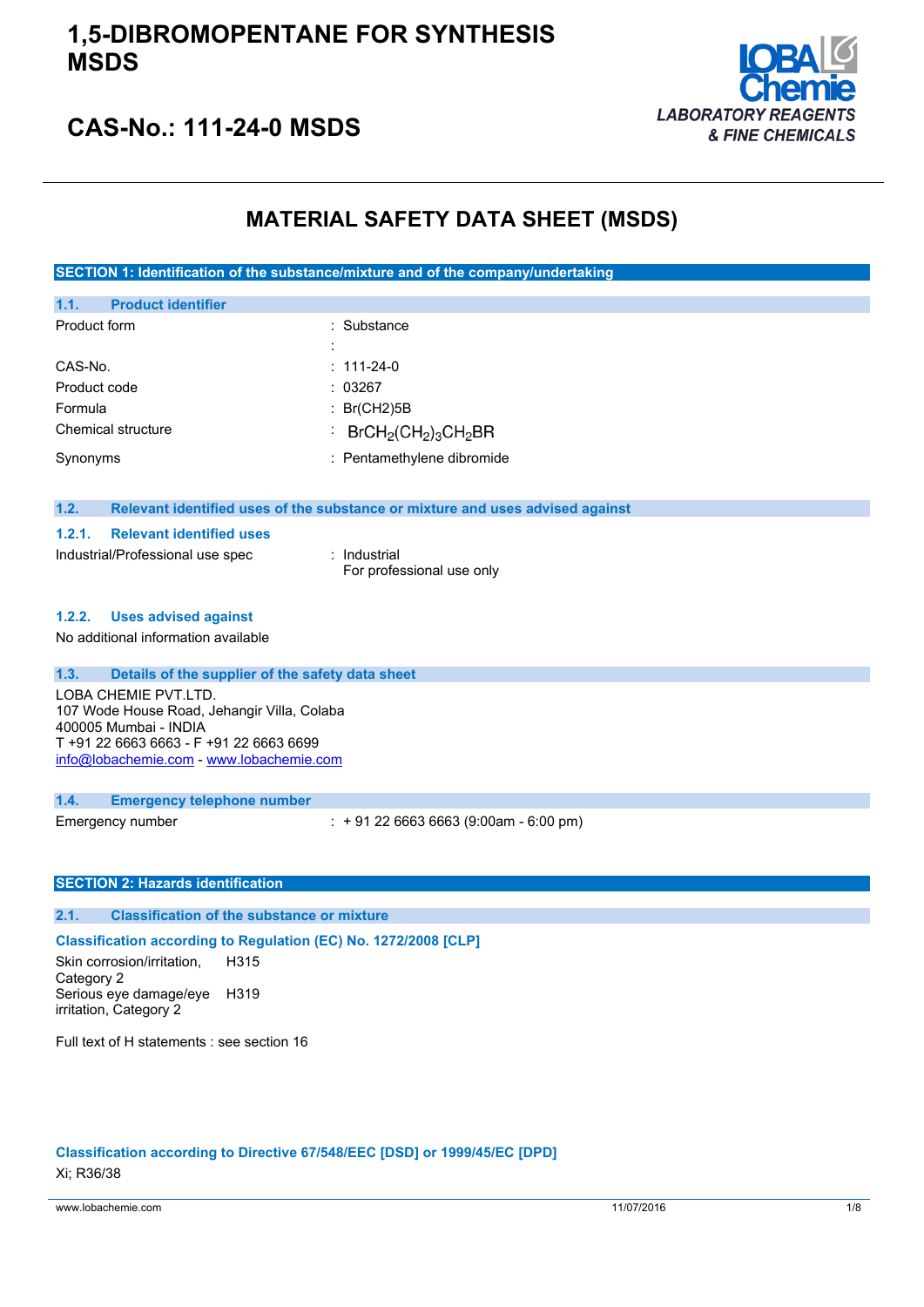Safety Data Sheet

Full text of R-phrases: see section 16

### **Adverse physicochemical, human health and environmental effects** No additional information available

**2.2. Label elements Labelling according** to Regulation (EC) No. 1272/2008 [CLP] Hazard pictograms (CLP) in the state of the state of the state of the state of the state of the state of the state of the state of the state of the state of the state of the state of the state of the state of the state of GHS07 Signal word (CLP) : Warning Hazard statements (CLP) : H315 - Causes skin irritation. H319 - Causes serious eye irritation. Precautionary statements (CLP) : P302+P352 - IF ON SKIN: Wash with plenty of water/... P305+P351+P338 - IF IN EYES: Rinse cautiously with water for several minutes. Remove contact lenses, if present and easy to do. Continue rinsing.

#### **2.3. Other hazards**

No additional information available

### **SECTION 3: Composition/information on ingredients**

### **3.1. Substances**

| <b>Name</b>                                | identifier<br>rauct          | $\frac{9}{6}$ |
|--------------------------------------------|------------------------------|---------------|
| -DIBROMOPENTANE FOR SYNTH<br>THESIS<br>ה-ה | $1 - 24 -$<br>`AS-No<br>טרוט | 100           |

Full text of R- and H-statements: see section 16

### **3.2. Mixtures**

**SECTION 4: First aid measures**

Not applicable

| <b>Description of first aid measures</b><br>4.1.                                                             |                                                                                                                                                         |  |  |
|--------------------------------------------------------------------------------------------------------------|---------------------------------------------------------------------------------------------------------------------------------------------------------|--|--|
| First-aid measures after inhalation<br>: Assure fresh air breathing. Allow the victim to rest.               |                                                                                                                                                         |  |  |
| : Wash with plenty of water Get immediate medical advice/attention.<br>First-aid measures after skin contact |                                                                                                                                                         |  |  |
| First-aid measures after eye contact                                                                         | : Rinse cautiously with water for several minutes. Remove contact lenses, if present<br>and easy to do. Continue rinsing. Get medical advice/attention. |  |  |
| First-aid measures after ingestion                                                                           | : Rinse mouth. Do not induce vomiting.                                                                                                                  |  |  |
| 4.2.<br>Most important symptoms and effects, both acute and delayed                                          |                                                                                                                                                         |  |  |
| Symptoms/effects after skin contact<br>: Causes skin irritation.                                             |                                                                                                                                                         |  |  |
| Symptoms/effects after eye contact<br>: Causes eye irritation.                                               |                                                                                                                                                         |  |  |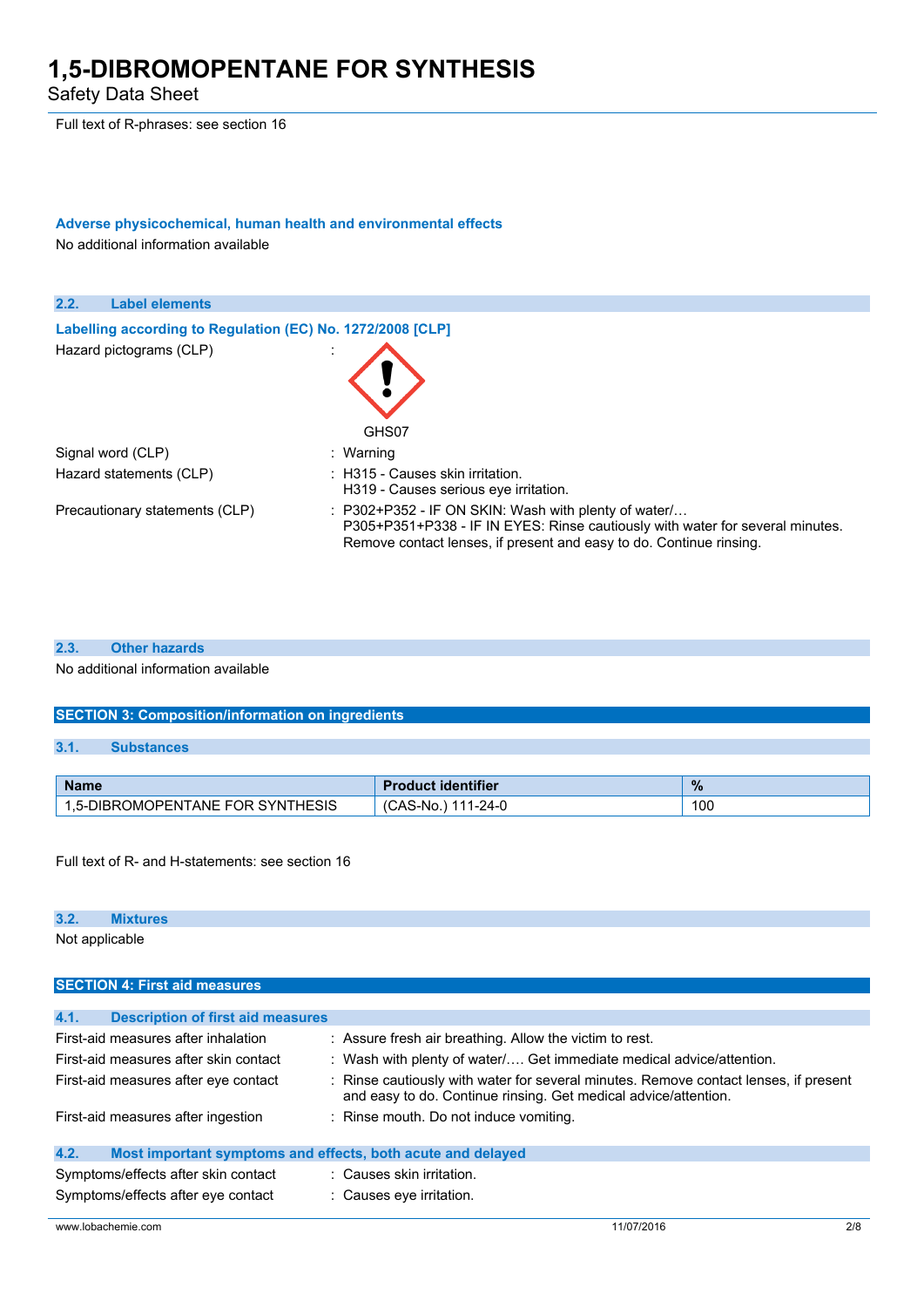Safety Data Sheet

| 4.3.<br>Indication of any immediate medical attention and special treatment needed |                                                                                      |  |  |
|------------------------------------------------------------------------------------|--------------------------------------------------------------------------------------|--|--|
| Treat symptomatically.                                                             |                                                                                      |  |  |
| <b>SECTION 5: Firefighting measures</b>                                            |                                                                                      |  |  |
| 5.1.<br><b>Extinguishing media</b>                                                 |                                                                                      |  |  |
| Suitable extinguishing media                                                       | : Carbon dioxide. Dry powder. Foam. Water spray.                                     |  |  |
| Unsuitable extinguishing media                                                     | : Do not use a heavy water stream.                                                   |  |  |
|                                                                                    |                                                                                      |  |  |
| 5.2.<br>Special hazards arising from the substance or mixture                      |                                                                                      |  |  |
| No additional information available                                                |                                                                                      |  |  |
| 5.3.<br><b>Advice for firefighters</b>                                             |                                                                                      |  |  |
| Protection during firefighting                                                     | : Do not enter fire area without proper protective equipment, including respiratory  |  |  |
|                                                                                    | protection.                                                                          |  |  |
| <b>SECTION 6: Accidental release measures</b>                                      |                                                                                      |  |  |
| 6.1.                                                                               | Personal precautions, protective equipment and emergency procedures                  |  |  |
| 6.1.1.<br>For non-emergency personnel                                              |                                                                                      |  |  |
| <b>Emergency procedures</b>                                                        | : Evacuate unnecessary personnel.                                                    |  |  |
|                                                                                    |                                                                                      |  |  |
| For emergency responders<br>6.1.2.                                                 |                                                                                      |  |  |
| Protective equipment                                                               | : Use personal protective equipment as required.<br>: Ventilate area.                |  |  |
| <b>Emergency procedures</b>                                                        |                                                                                      |  |  |
| 6.2.<br><b>Environmental precautions</b>                                           |                                                                                      |  |  |
| Avoid release to the environment.                                                  |                                                                                      |  |  |
| Methods and material for containment and cleaning up<br>6.3.                       |                                                                                      |  |  |
| Methods for cleaning up                                                            | : Collect spillage. On land, sweep or shovel into suitable containers.               |  |  |
|                                                                                    |                                                                                      |  |  |
| <b>Reference to other sections</b><br>6.4.                                         |                                                                                      |  |  |
| No additional information available                                                |                                                                                      |  |  |
| <b>SECTION 7: Handling and storage</b>                                             |                                                                                      |  |  |
| 7.1.<br><b>Precautions for safe handling</b>                                       |                                                                                      |  |  |
| Precautions for safe handling                                                      | : Avoid contact with skin and eyes. Do not breathe vapours. Provide good ventilation |  |  |
|                                                                                    | in process area to prevent formation of vapour.                                      |  |  |
| Hygiene measures                                                                   | : Wash hands and other exposed areas with mild soap and water before eating,         |  |  |
|                                                                                    | drinking or smoking and when leaving work.                                           |  |  |
| 7.2.<br>Conditions for safe storage, including any incompatibilities               |                                                                                      |  |  |
| Storage conditions                                                                 | : Store in a well-ventilated place. Keep container tightly closed.                   |  |  |
| 7.3.<br><b>Specific end use(s)</b>                                                 |                                                                                      |  |  |
| No additional information available                                                |                                                                                      |  |  |
| <b>SECTION 8: Exposure controls/personal protection</b>                            |                                                                                      |  |  |
| 8.1.<br><b>Control parameters</b>                                                  |                                                                                      |  |  |
|                                                                                    |                                                                                      |  |  |

No additional information available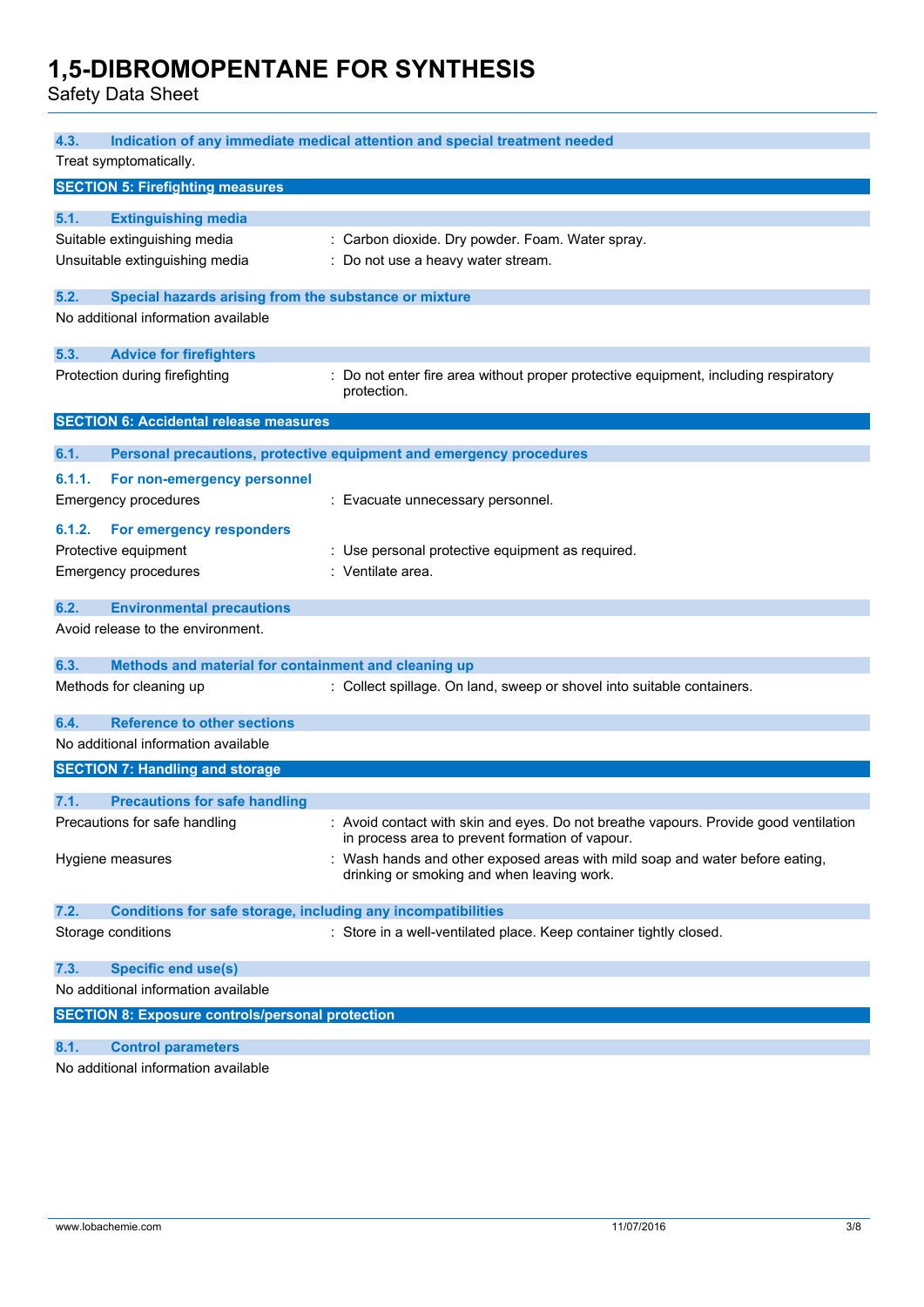Safety Data Sheet

| 8.2.<br><b>Exposure controls</b>                              |                                                                    |
|---------------------------------------------------------------|--------------------------------------------------------------------|
| Hand protection                                               | : Protective gloves                                                |
| Eye protection                                                | : Chemical goggles or safety glasses                               |
| Skin and body protection                                      | : Wear suitable protective clothing                                |
| Respiratory protection                                        | : [In case of inadequate ventilation] wear respiratory protection. |
| <b>SECTION 9: Physical and chemical properties</b>            |                                                                    |
| 9.1.<br>Information on basic physical and chemical properties |                                                                    |
| Physical state                                                | : Liquid                                                           |
| Molecular mass<br>Colour                                      | : 235.9 g/mol<br>: light brown.                                    |
|                                                               |                                                                    |
| Odour                                                         | : No data available                                                |
| Odour threshold                                               | : No data available                                                |
| pH                                                            | : No data available                                                |
| Relative evaporation rate (butylacetate=1)                    | : No data available                                                |
| Melting point                                                 | $: -34 °C$                                                         |
| Freezing point                                                | : No data available                                                |
| Boiling point                                                 | : 110 $^{\circ}$ C                                                 |
| Flash point                                                   | : 79 $^{\circ}$ C                                                  |
| Auto-ignition temperature                                     | : No data available                                                |
| Decomposition temperature                                     | : No data available                                                |
| Flammability (solid, gas)                                     | : No data available                                                |
| Vapour pressure                                               | : No data available                                                |
| Relative vapour density at 20 °C                              | : No data available                                                |
| Relative density                                              | : No data available                                                |
| Density<br>Solubility                                         | 1.688 g/cm <sup>3</sup> at $25^{\circ}$ C<br>: No data available   |
| Log Pow                                                       | : No data available                                                |
| Viscosity, kinematic                                          | : No data available                                                |
| Viscosity, dynamic                                            | : No data available                                                |
| <b>Explosive properties</b>                                   | : No data available                                                |
| Oxidising properties                                          | : No data available                                                |
| <b>Explosive limits</b>                                       | : No data available                                                |
|                                                               |                                                                    |

### **9.2. Other information**

No additional information available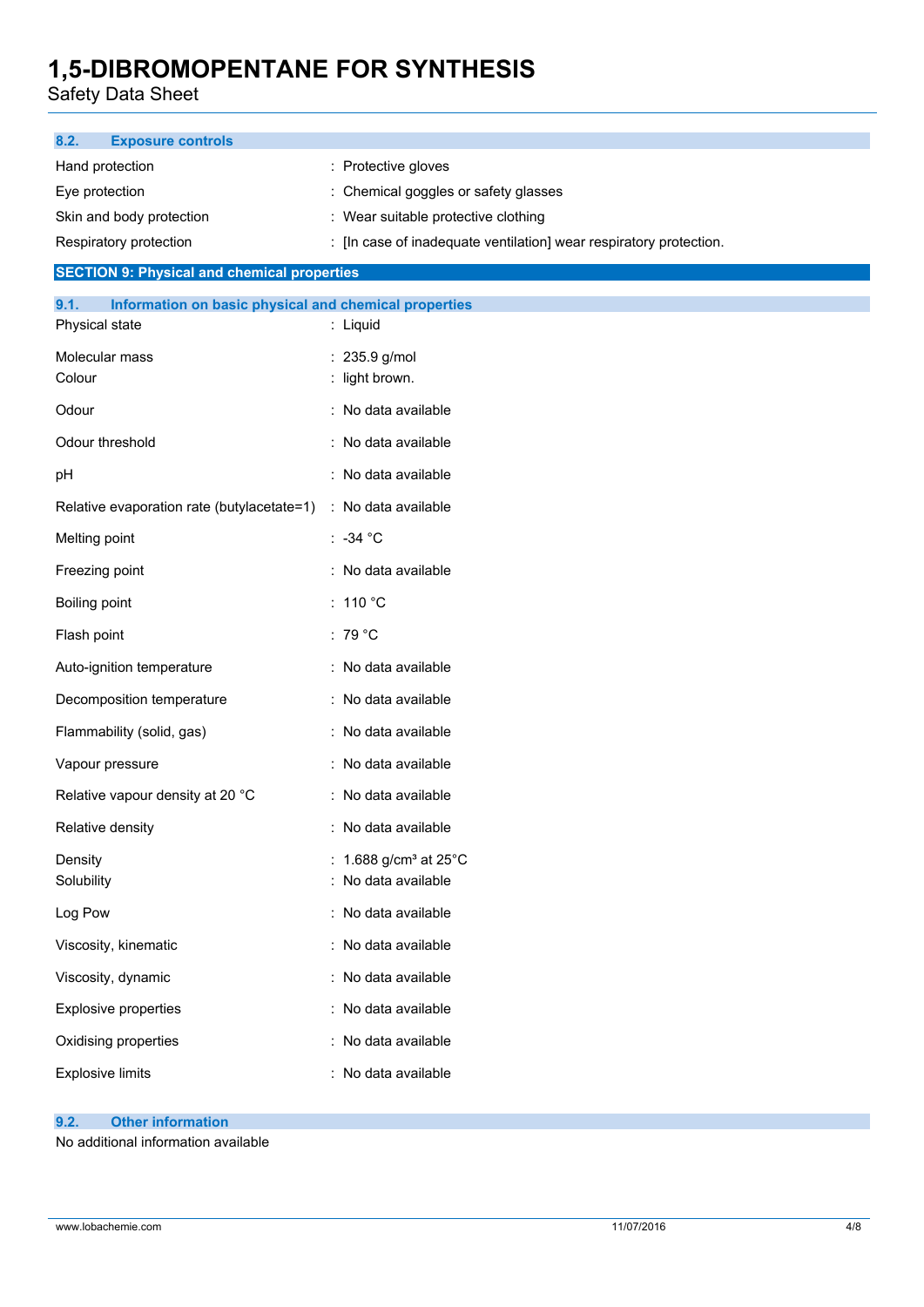Safety Data Sheet

| ouiviy Duiu Onooi                                  |                                |
|----------------------------------------------------|--------------------------------|
| <b>SECTION 10: Stability and reactivity</b>        |                                |
| 10.1.<br><b>Reactivity</b>                         |                                |
| No additional information available                |                                |
| 10.2.<br><b>Chemical stability</b>                 |                                |
| Stable under normal conditions.                    |                                |
|                                                    |                                |
| 10.3.<br><b>Possibility of hazardous reactions</b> |                                |
| No additional information available                |                                |
|                                                    |                                |
| <b>Conditions to avoid</b><br>10.4.                |                                |
| Air contact. Direct sunlight. Overheating.         |                                |
| 10.5.<br><b>Incompatible materials</b>             |                                |
| Oxidizing agent.                                   |                                |
| 10.6.<br><b>Hazardous decomposition products</b>   |                                |
| No additional information available                |                                |
|                                                    |                                |
| <b>SECTION 11: Toxicological information</b>       |                                |
| 11.1.<br>Information on toxicological effects      |                                |
| Acute toxicity                                     | : Not classified               |
|                                                    |                                |
|                                                    |                                |
| Skin corrosion/irritation                          | Causes skin irritation.        |
| Serious eye damage/irritation                      | Causes serious eye irritation. |
| Respiratory or skin sensitisation                  | Not classified<br>÷            |
| Germ cell mutagenicity                             | Not classified                 |
| Carcinogenicity<br>Not classified                  |                                |
|                                                    | Not classified                 |
| Reproductive toxicity                              |                                |
| STOT-single exposure                               | Not classified                 |
| STOT-repeated exposure                             | : Not classified               |
|                                                    |                                |
|                                                    |                                |
| Aspiration hazard                                  | : Not classified               |

### **SECTION 12: Ecological information**

| 12.1. Toxicity                      |  |
|-------------------------------------|--|
| No additional information available |  |

### **12.2. Persistence and degradability**

No additional information available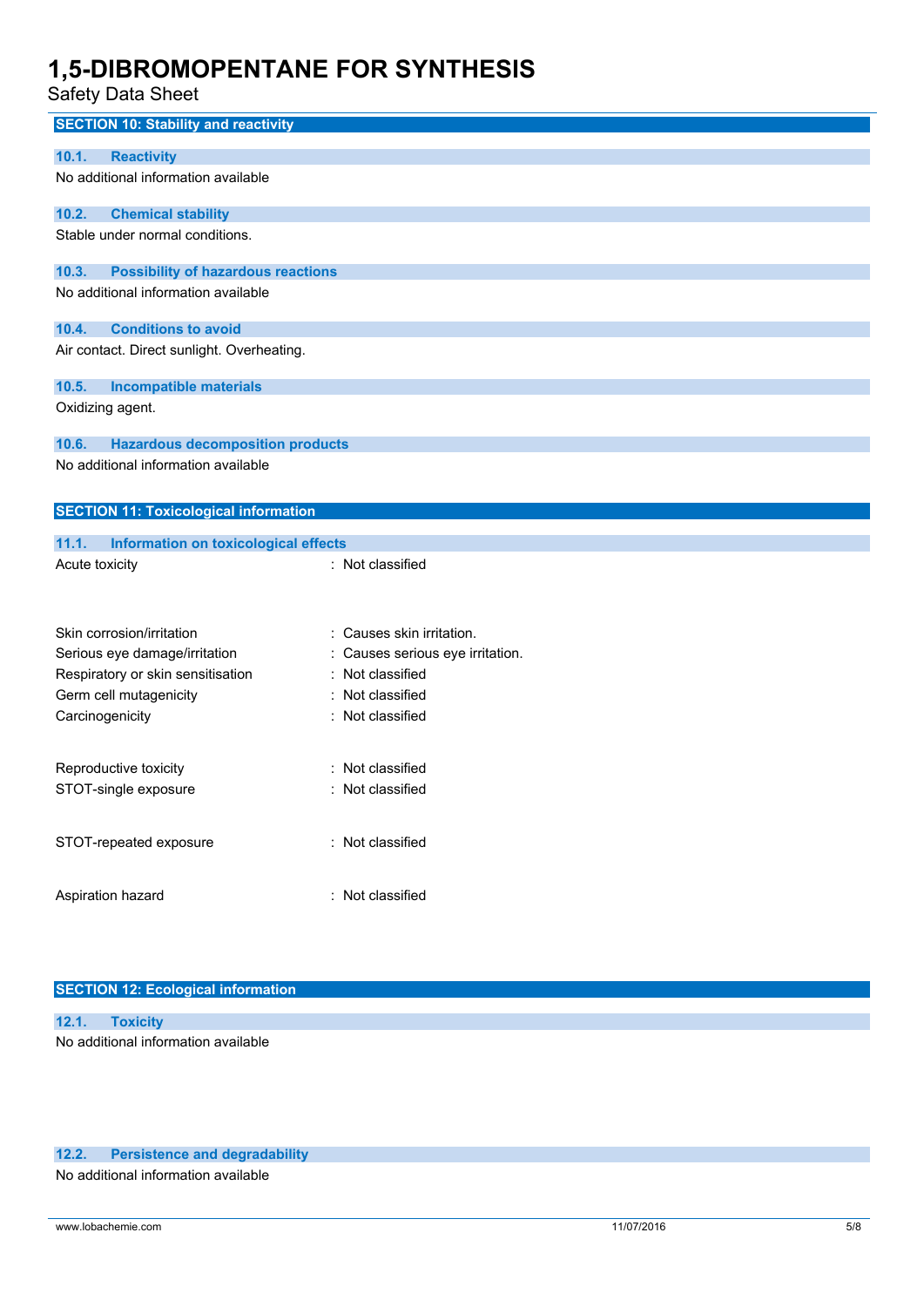Safety Data Sheet

| <b>Bioaccumulative potential</b><br>12.3.          |                  |  |
|----------------------------------------------------|------------------|--|
|                                                    |                  |  |
| No additional information available                |                  |  |
|                                                    |                  |  |
| 12.4.<br><b>Mobility in soil</b>                   |                  |  |
| No additional information available                |                  |  |
|                                                    |                  |  |
| 12.5.<br><b>Results of PBT and vPvB assessment</b> |                  |  |
| No additional information available                |                  |  |
|                                                    |                  |  |
|                                                    |                  |  |
| 12.6.<br><b>Other adverse effects</b>              |                  |  |
| No additional information available                |                  |  |
| <b>SECTION 13: Disposal considerations</b>         |                  |  |
|                                                    |                  |  |
| 13.1.<br><b>Waste treatment methods</b>            |                  |  |
| No additional information available                |                  |  |
| <b>SECTION 14: Transport information</b>           |                  |  |
| In accordance with ADR / RID / IMDG / IATA / ADN   |                  |  |
|                                                    |                  |  |
|                                                    |                  |  |
| 14.1.<br><b>UN number</b>                          |                  |  |
| UN-No. (ADR)                                       | : Not applicable |  |
| UN-No. (IMDG)                                      | : Not applicable |  |
| UN-No. (IATA)                                      | : Not applicable |  |
| UN-No. (ADN)                                       | : Not applicable |  |
| UN-No. (RID)                                       | : Not applicable |  |
|                                                    |                  |  |
| 14.2.<br><b>UN proper shipping name</b>            |                  |  |
| Proper Shipping Name (ADR)                         | : Not applicable |  |
| Proper Shipping Name (IMDG)                        | : Not applicable |  |
| Proper Shipping Name (IATA)                        | : Not applicable |  |
| Proper Shipping Name (ADN)                         | : Not applicable |  |
| Proper Shipping Name (RID)                         | : Not applicable |  |
| 14.3.<br><b>Transport hazard class(es)</b>         |                  |  |
| <b>ADR</b>                                         |                  |  |
| Transport hazard class(es) (ADR)                   | : Not applicable |  |
|                                                    |                  |  |
| <b>IMDG</b>                                        |                  |  |
| Transport hazard class(es) (IMDG)                  | : Not applicable |  |
|                                                    |                  |  |
| <b>IATA</b>                                        |                  |  |
| Transport hazard class(es) (IATA)                  | : Not applicable |  |
|                                                    |                  |  |
| <b>ADN</b>                                         |                  |  |
| Transport hazard class(es) (ADN)                   | : Not applicable |  |
|                                                    |                  |  |
| <b>RID</b>                                         |                  |  |
| Transport hazard class(es) (RID)                   | : Not applicable |  |
|                                                    |                  |  |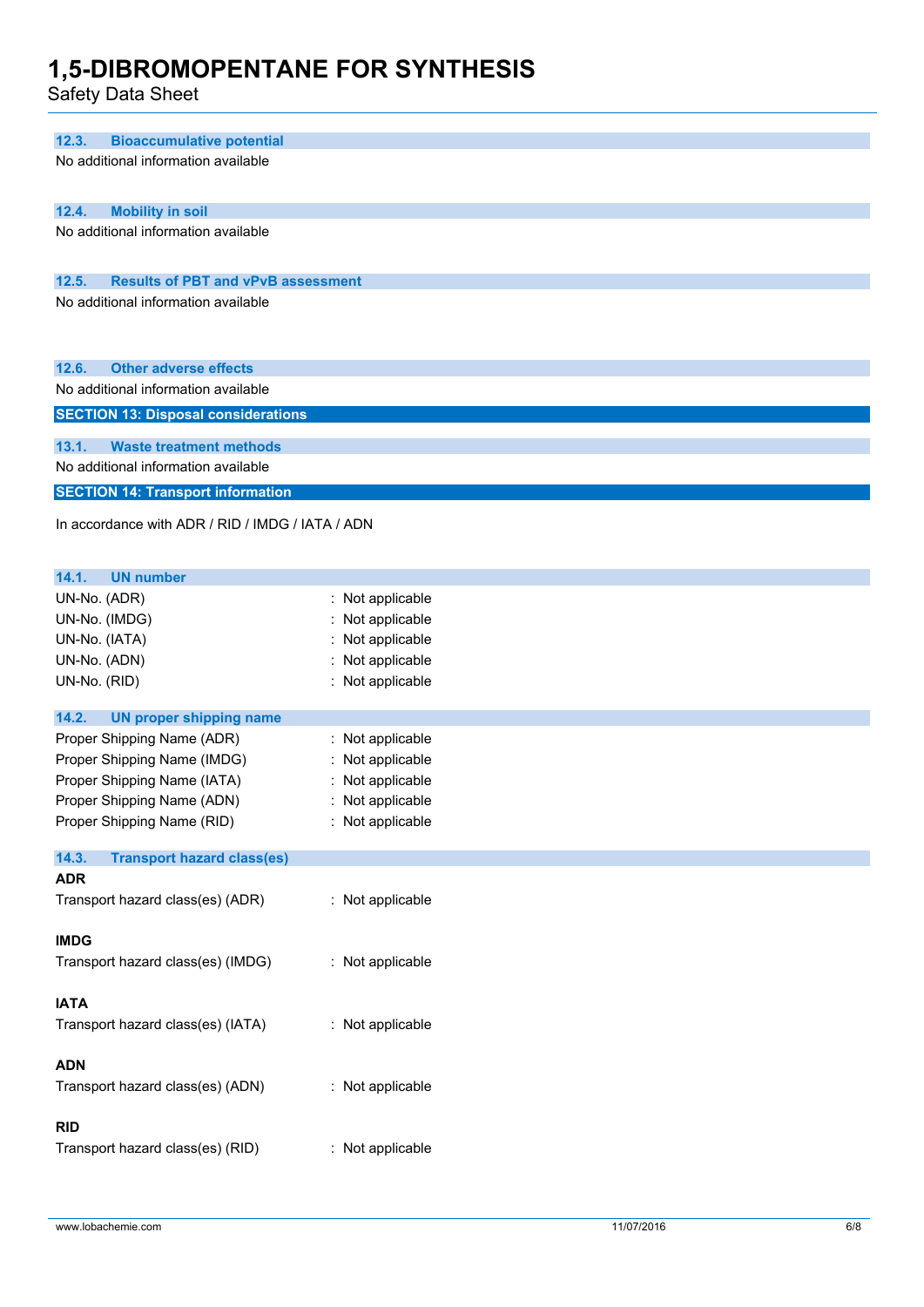### Safety Data Sheet

| 14.4.<br><b>Packing group</b>         |                                          |
|---------------------------------------|------------------------------------------|
| Packing group (ADR)                   | $\therefore$ Not applicable              |
| Packing group (IMDG)                  | : Not applicable                         |
| Packing group (IATA)                  | : Not applicable                         |
| Packing group (ADN)                   | : Not applicable                         |
| Packing group (RID)                   | : Not applicable                         |
| <b>Environmental hazards</b><br>14.5. |                                          |
| Dangerous for the environment         | : No                                     |
| Marine pollutant                      | : No                                     |
| Other information                     | : No supplementary information available |

### **14.6. Special precautions for user**

### **- Overland transport**

Not applicable

## **- Transport by sea**

Not applicable

### **- Air transport**

Not applicable

### **- Inland waterway transport**

Not applicable

### **- Rail transport**

Not applicable

### **14.7. Transport in bulk according to Annex II of MARPOL 73/78 and the IBC Code**

### Not applicable

**SECTION 15: Regulatory information**

### **15.1. Safety, health and environmental regulations/legislation specific for the substance or mixture**

### **15.1.1. EU-Regulations**

No REACH Annex XVII restrictions

1,5-DIBROMOPENTANE FOR SYNTHESIS is not on the REACH Candidate List

1,5-DIBROMOPENTANE FOR SYNTHESIS is not on the REACH Annex XIV List

### **15.1.2. National regulations**

### **Germany**

12th Ordinance Implementing the Federal : Is not subject of the 12. BlmSchV (Hazardous Incident Ordinance) Immission Control Act - 12.BImSchV

### **Netherlands**

| SZW-lijst van kankerverwekkende stoffen | : The substance is not listed |
|-----------------------------------------|-------------------------------|
| SZW-lijst van mutagene stoffen          | : The substance is not listed |